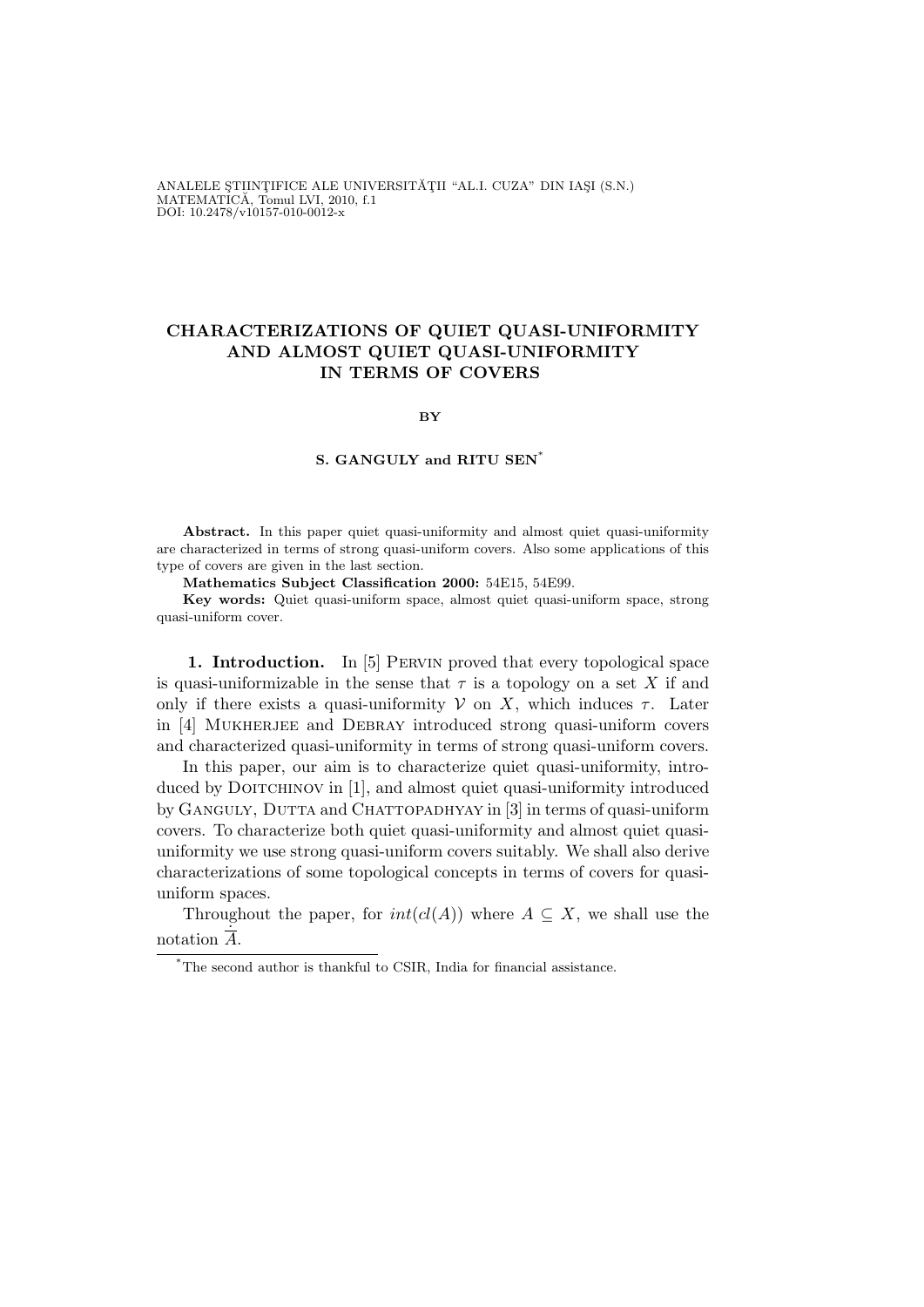| 170 | S. GANGULY and RITU SEN |  |
|-----|-------------------------|--|
|     |                         |  |

**Definition 1.1** ([1]). A quasi-uniform space  $(X, \mathcal{U})$  is called a quiet quasi-uniform space if the following property hold : for any  $U \in \mathcal{U}$ , there exists a  $V \in \mathcal{U}$  such that, if  $x', x'' \in X$  and  $\{x'_\alpha : \alpha \in A\}$  and  $\{x''_\beta\}$  $''_{\beta}$ :  $\beta \in B$ } are two nets in X, then from  $(x', x'_\alpha) \in V$  for  $\alpha \in A$ ,  $(x''_\beta)$  $\mu(\beta, x'') \in V$  for  $\beta \in B$ and  $(x''_{\beta})$  $\beta'_{\beta}, x'_{\alpha}$   $\rightarrow$  0 [i.e., for any  $W \in \mathcal{U}$ , there exist  $\alpha_W$  and  $\beta_W$  belonging to A and B respectively such that  $(x''_0)$  $\beta', x'_\alpha$ )  $\in W$  for  $\alpha \ge \alpha_W$ ,  $\beta \ge \beta_W$ ] it follows that  $(x',x'') \in U$ . When a  $V \in \mathcal{U}$  is connected with some  $U \in \mathcal{U}$  by the above property, we then say that  $V$  is  $Q$  -subordinated to  $U$ .

**Definition 1.2** ([3]). A topological space  $(X, \tau)$  is said to be almost quiet quasi-uniformizable if and only if there exists a compatible quasi-uniformity U with the following properties : for  $U \in \mathcal{U}$  and  $x \in X$ , there exists  $V_x \in \mathcal{U}$ for which the following conditions hold : if  $\{x_\alpha : \alpha \in A\}$  &  $\{y_\beta : \beta \in B\}$  be two nets such that  $(x, x_{\alpha}) \in V_x$  for  $\alpha \in A$ ,  $(y_{\beta}, y) \in V_x$  (for some  $y \in X$ ), for  $\beta \in B$ , and  $(y_{\beta}, x_{\alpha}) \to 0$ , then  $y \in \overline{U(x)}$ , where the closure and the interior of  $U(x)$  and  $U(x)$  respectively are taken under the topology  $\tau$ ; we call  $V_x$  subordinated to U with respect to x.

**Definition 1.3** ([4]). A cover U of a quasi-uniform space  $(X, V)$  is said to be a strong quasi-uniform cover, if there exists some  $V \in \mathcal{V}$  such that for each  $x \in X$ ,  $V(x) \subseteq \bigcap \{H \in \mathcal{U} : x \in H\}$ , where as usual  $V(x) = \{y \in X :$  $(x, y) \in V$ .

2. Characterization of quiet quasi-uniformity in terms of strong quasi-uniform covers. In this article we shall use strong quasi-uniform covers to characterize quiet quasi-uniformity.

**Theorem 2.1.** Let  $(X, V)$  be a quiet quasi-uniform space and C be the collection of all strong quasi-uniform covers of  $X$ . Then the followings hold: (i) If  $\mathcal{U} \in \mathcal{C}$  and  $\mathcal{U}_1$  is a cover of X such that for each  $x \in X$ ,  $\cap \{H \in$ 

 $\mathcal{U}: x \in H$   $\subseteq \bigcap \{K \in \mathcal{U}_1 : x \in K\}$ , then  $\mathcal{U}_1 \in \mathcal{C}$ . (ii) If  $\mathcal{U}_1, \mathcal{U}_2 \in \mathcal{C}$ , then there is a  $\mathcal{U} \in \mathcal{C}$  such that  $\cap \{H \in \mathcal{U} : x \in H\} \subseteq$ 

 $\bigcap\{K\in\mathcal{U}_1: x\in K\}$  and  $\bigcap\{H\in\mathcal{U}: x\in H\}\subseteq\bigcap\{K\in\mathcal{U}_2: x\in K\}$ , for each  $x \in X$ .

(iii) For  $\mathcal{U} \in \mathcal{C}$ , if  $\{x_\alpha : \alpha \in A\}$  and  $\{y_\beta : \beta \in B\}$  be two nets in  $(X, \mathcal{V})$ such that  $x_{\alpha} \in \cap \{H \in \mathcal{U} : x \in H\}$ ,  $y_{\beta} \in \cap \{K \in \mathcal{U} : y \in K\}$  for  $\alpha \in A$ ,  $\beta \in B$  and  $(y_{\beta}, x_{\alpha}) \to 0$ , then  $y \in \bigcap \{H \in \mathcal{U} : x \in H\}.$ 

Conversely, let X be a set and C be the collection of all covers of X satisfying conditions  $(i)$ ,  $(ii)$  and  $(iii)$ . Then there exists some quiet quasi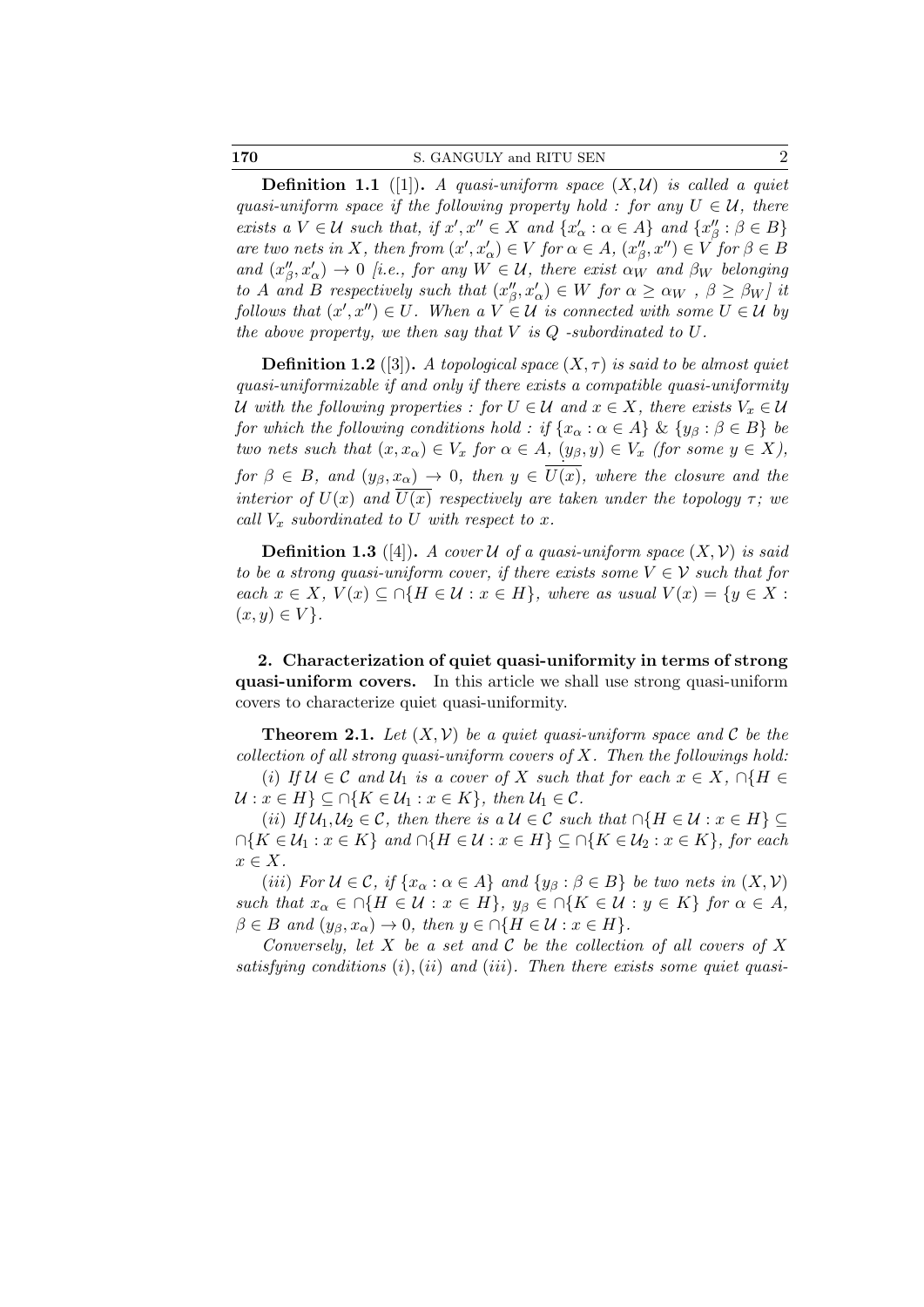uniformity  $V$  on  $X$  w.r.t. which  $C$  is precisely the collection of all strong quasi-uniform covers of X.

**Proof.** Let  $\mathcal C$  be the collection of all strong quasi-uniform covers of a quiet quasi-uniform space  $(X, V)$ .

(i) If  $U \in \mathcal{C}$ , then there exists  $V \in \mathcal{V}$  such that

$$
V(x) \subseteq \bigcap \{ H \in \mathcal{U} : x \in H \} \subseteq \bigcap \{ K \in \mathcal{U}_1 : x \in K \}, \text{ for each } x \in X.
$$

Hence  $\mathcal{U}_1 \in \mathcal{C}$ .

(ii) Let  $\mathcal{U}_1, \mathcal{U}_2 \in \mathcal{C}$ . Then there exist  $V, W \in \mathcal{V}$  such that  $V(x) \subseteq \bigcap \{H \in$  $\mathcal{U}_1 : x \in H$  and  $W(x) \subseteq \bigcap \{K \in \mathcal{U}_2 : x \in K\}$  for each  $x \in X$ . Consider  $\mathcal{U} = \mathcal{U}_1 \cup \mathcal{U}_2$ . Then we get,  $(V \cap W)(x) \subseteq \cap \{H \in \mathcal{U} : x \in H\}$ , for each  $x \in X$ .

For,  $y \in (V \cap W)(x) \Rightarrow y \in V(x)$  and  $y \in W(x) \Rightarrow y \in \bigcap \{H \in \mathcal{U}_1 : x \in$ H} and  $y \in \bigcap \{K \in \mathcal{U}_2 : x \in K\} \Rightarrow y \in \bigcap \{H \in \mathcal{U}_1 \cup \mathcal{U}_2 : x \in H\}$ . Now, V being a quasi-uniformity on X,  $V \cap W = U$  (say)  $\in \mathcal{V}$ . Thus U is a strong quasi-uniform cover. Now,  $\cap\{H \in \mathcal{U}_1 \cup \mathcal{U}_2 : x \in H\} \subseteq \cap\{K \in \mathcal{U}_1 : x \in K\}$ and  $\cap \{H \in \mathcal{U}_1 \cup \mathcal{U}_2 : x \in H\} \subseteq \cap \{K \in \mathcal{U}_2 : x \in K\}$  for each  $x \in X$ .

(iii) Given that  $U \in \mathcal{C}$  and  $\{x_\alpha : \alpha \in A\}$ ,  $\{y_\beta : \beta \in B\}$  are two nets in  $(X, V)$  such that  $x_{\alpha} \in \bigcap \{H \in \mathcal{U} : x \in H\}$ ,  $y_{\beta} \in \bigcap \{K \in \mathcal{U} : y \in K\}$ for  $\alpha \in A, \beta \in B$  with  $(y_{\beta}, x_{\alpha}) \to 0$ . Since U is a strong quasi-uniform cover, there exists  $U \in \mathcal{V}$  such that  $U(x) \subseteq \cap \{H \in \mathcal{U} : x \in H\}$  for each  $x \in X$ . Choose  $V \in V$  subordinated to U. Then  $(x, x_{\alpha}) \in V$ ,  $(y_{\beta}, y) \in V$ with  $(y_\beta, x_\alpha) \to 0$  will give  $(x, y) \in U \Rightarrow y \in U(x) \subseteq \bigcap \{H \in \mathcal{U} : x \in H\},\$ i.e.,  $y \in \bigcap \{H \in \mathcal{U} : x \in H\}.$ 

For the converse part, let  $\mathcal C$  be the collection of all covers of  $X$  satisfying conditions (i), (ii) and (iii). For each  $\mathcal{U} \in \mathcal{C}$ , define  $V(\mathcal{U}) = \bigcup \{ \{x\} \times [ \cap \{H \in$  $\mathcal{U}: x \in H$ ]) :  $x \neq x_\alpha, y_\beta$  for  $\alpha \in A, \beta \in B$ } and  $W(\mathcal{U}) = \cup \{([\cap \{K \in \mathcal{U}:$  $y \in K\{\mathbb{R}\}\times\{y\}: y \neq x_\alpha, y_\beta \text{ for } \alpha \in A, \beta \in B\}.$ 

We first show that the collection  $\mathcal{B} = \{V(\mathcal{U}) \cup W(\mathcal{U}) : \mathcal{U} \in \mathcal{C}\}\)$  forms a base for some quiet quasi-uniformity on X. Obviously  $\Delta \subseteq V(\mathcal{U}) \cup W(\mathcal{U})$ for each  $\mathcal{U} \in \mathcal{C}$ , where  $\Delta$  is the diagonal in  $X \times X$ . Next let,  $V(\mathcal{U}_1) \cup W(\mathcal{U}_1)$ ,  $V(\mathcal{U}_2) \cup W(\mathcal{U}_2) \in \mathcal{B}$ . Then  $\mathcal{U}_1, \mathcal{U}_2 \in \mathcal{C}$ . By condition (ii), there exists  $\mathcal{U} \in \mathcal{C}$ such that  $\cap \{H \in \mathcal{U} : x \in H\} \subseteq \cap \{K \in \mathcal{U}_1 : x \in K\}$  and  $\cap \{H \in \mathcal{U} : x \in$  $H \subseteq \bigcap \{K \in \mathcal{U}_2 : x \in K\}$  for each  $x \in X$ . Let  $(x, y) \in V(\mathcal{U}) \cup W(\mathcal{U})$ . Then  $(x, y) \in V(\mathcal{U})$  or  $(x, y) \in W(\mathcal{U})$ . If  $(x, y) \in V(\mathcal{U})$ , then  $(x, y) \in \{x\} \times [0, H \in$  $\mathcal{U}: x \in H\} \Rightarrow y \in \cap \{H \in \mathcal{U}: x \in H\} \subseteq \cap \{K \in \mathcal{U}_1: x \in K\}$  and  $y \in \bigcap \{H \in \mathcal{U} : x \in H\} \subseteq \bigcap \{K \in \mathcal{U}_2 : x \in K\}.$  Thus  $(x, y) \in V(\mathcal{U}_1) \cap V(\mathcal{U}_2).$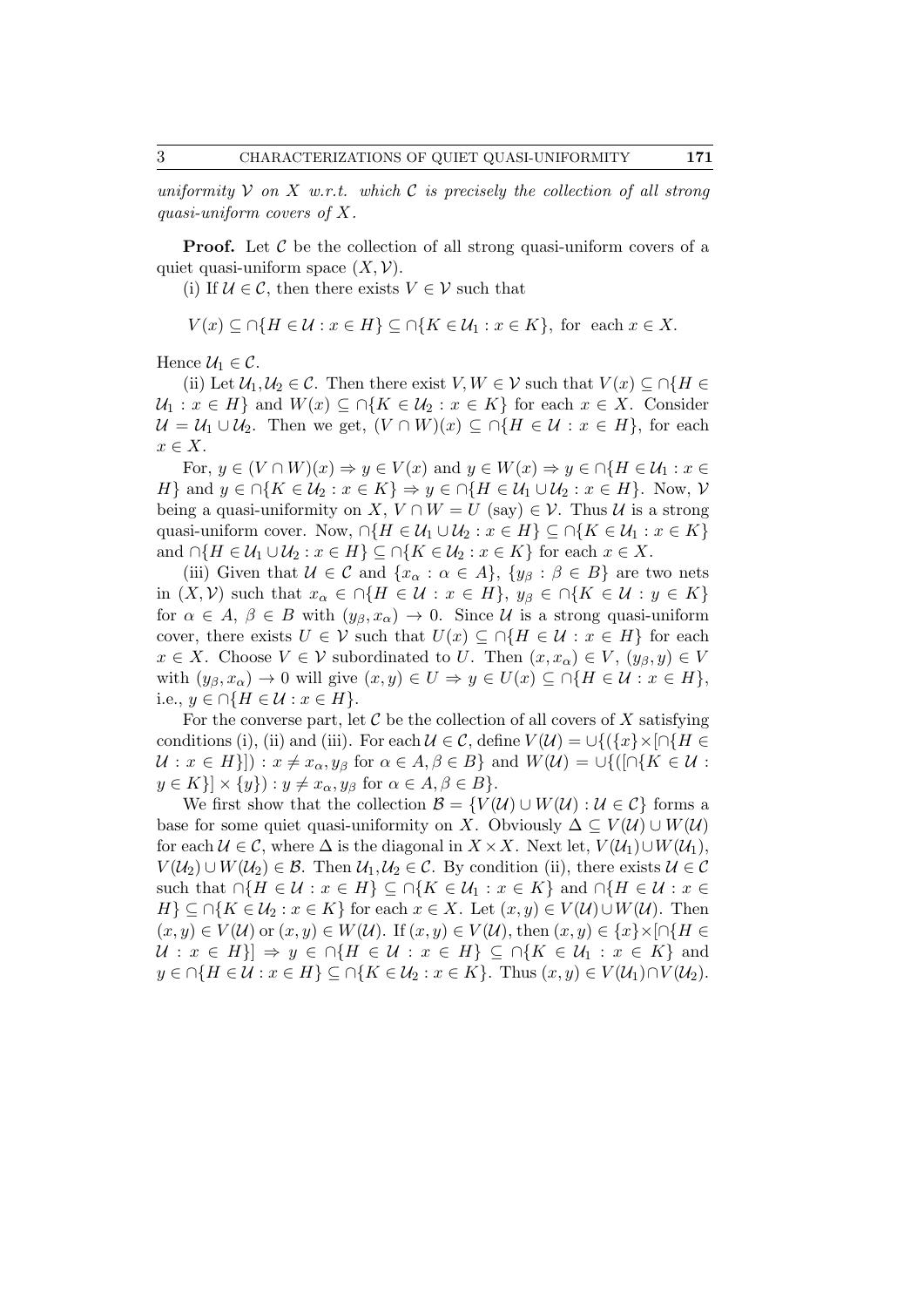172 S. GANGULY and RITU SEN 4

If  $(x, y) \in W(\mathcal{U})$  then  $(x, y) \in \left[\cap\{H \in \mathcal{U} : y \in H\}\right] \times \{y\} \Rightarrow x \in \cap\{H \in \mathcal{U}\}$  $\mathcal{U}: y \in H$   $\subseteq \cap \{K \in \mathcal{U}: y \in K\}$  and  $x \in \cap \{H \in \mathcal{U}: y \in H\}$  $\bigcap\{K \in \mathcal{U}_2 : y \in K\}.$  Thus  $(x, y) \in W(\mathcal{U}_1) \cap W(\mathcal{U}_2)$ . Thus  $(x, y) \in$  $(V(\mathcal{U}_1)\cap V(\mathcal{U}_2))\cup (W(\mathcal{U}_1)\cap W(\mathcal{U}_2))\subseteq (V(\mathcal{U}_1)\cup W(\mathcal{U}_1))\cap (V(\mathcal{U}_2)\cup W(\mathcal{U}_2)).$ Hence  $V(\mathcal{U}) \cup W(\mathcal{U}) \subseteq (V(\mathcal{U}_1) \cup W(\mathcal{U}_1)) \cap (V(\mathcal{U}_2) \cup W(\mathcal{U}_2)).$ 

Next we prove that  $\beta$  forms a base for some quiet quasi-uniformity on X. Let  $\{x_\alpha : \alpha \in A\}$ ,  $\{y_\beta : \beta \in B\}$  be two nets in X with  $(x, x_\alpha) \in$  $V(\mathcal{U}) \cup W(\mathcal{U}), (y_{\beta}, y) \in V(\mathcal{U}) \cup W(\mathcal{U})$  and  $(y_{\beta}, x_{\alpha}) \to 0$ . Then  $x_{\alpha} \in \bigcap \{H \in$  $U: x \in H$ ,  $y_{\beta} \in \bigcap \{K \in \mathcal{U}: y \in K\}$  with  $(y_{\beta}, x_{\alpha}) \to 0$ . Using condition (iii), we get,  $y \in \bigcap \{H \in \mathcal{U} : x \in H\}$ , i.e.,  $(x, y) \in V(\mathcal{U}) \cup W(\mathcal{U})$ . Thus our assertion is proved.

Now, for any  $\mathcal{U} \in \mathcal{C}$  and any  $x \in X$  we have,  $V(\mathcal{U})(x) = \{H \in \mathcal{U} : x \in \mathcal{U}\}$  $H$ } so that  $U$  is a strong quasi-uniform cover of X. For the converse, let U be any strong quasi-uniform cover. Then there is  $V(\mathcal{U}_1) \cup W(\mathcal{U}_1) \in \mathcal{B}$ for some  $U_1 \in \mathcal{C}$  such that  $(V(\mathcal{U}_1) \cup W(\mathcal{U}_1))(x) \subseteq \cap \{H \in \mathcal{U} : x \in H\}$ , for each  $x \in X$ , i.e.,  $V(\mathcal{U}_1)(x) \subseteq \bigcap \{H \in \mathcal{U} : x \in H\}$  for each  $x \in X$ . Now as  $U_1 \in \mathcal{C}$ , we have by condition (i),  $\mathcal{U} \in \mathcal{C}$ . Same is the case for  $W(\mathcal{U})(x)$ . This completes the proof.

3. Characterization of almost quiet quasi-uniformity in terms of strong quasi-uniform covers. Here we characterize almost quiet quasi-uniformity in terms of strong quasi-uniform covers.

**Theorem 3.1.** Let  $(X, V)$  be an almost quiet quasi-uniform space and C be the collection of all strong quasi-uniform covers of  $X$ . Then the followings hold:

(i) If  $\mathcal{U} \in \mathcal{C}$  and  $\mathcal{U}_1$  is a cover of X such that for each  $x \in X$ ,  $\cap \{H \in \mathcal{C} \}$  $\mathcal{U}: x \in H$   $\subseteq \bigcap \{K \in \mathcal{U}_1 : x \in K\}$ , then  $\mathcal{U}_1 \in \mathcal{C}$ .

(ii) If  $\mathcal{U}_1, \mathcal{U}_2 \in \mathcal{C}$ , then there exists  $\mathcal{U} \in \mathcal{C}$  such that  $\cap \{H \in \mathcal{U} : x \in$  $H \} \subseteq \cap \{K \in \mathcal{U}_1 : x \in K\}$  and  $\cap \{H \in \mathcal{U} : x \in H\} \subseteq \cap \{K \in \mathcal{U}_2 : x \in K\},\$ for each  $x \in X$ .

(iii) For  $\mathcal{U} \in \mathcal{C}$ , if  $\{x_\alpha : \alpha \in A\}$  and  $\{y_\beta : \beta \in B\}$  be two nets in  $(X, \mathcal{V})$ such that  $x_{\alpha} \in \cap \{H \in \mathcal{U} : x \in H\}$ ,  $y_{\beta} \in \cap \{K \in \mathcal{U} : y \in K\}$  for  $\alpha \in A$ ,  $\beta \in B$  and  $(y_{\beta}, x_{\alpha}) \to 0$ , then  $y \in \bigcap \{H \in \mathcal{U} : x \in H\}.$ 

Conversely, let X be a set and C be the collection of all covers of X satisfying conditions  $(i)$ ,  $(ii)$  and  $(iii)$ . Then there exists some almost quiet quasi-uniformity  $V$  on X w.r.t. which C is precisely the collection of all strong quasi-uniform covers of X.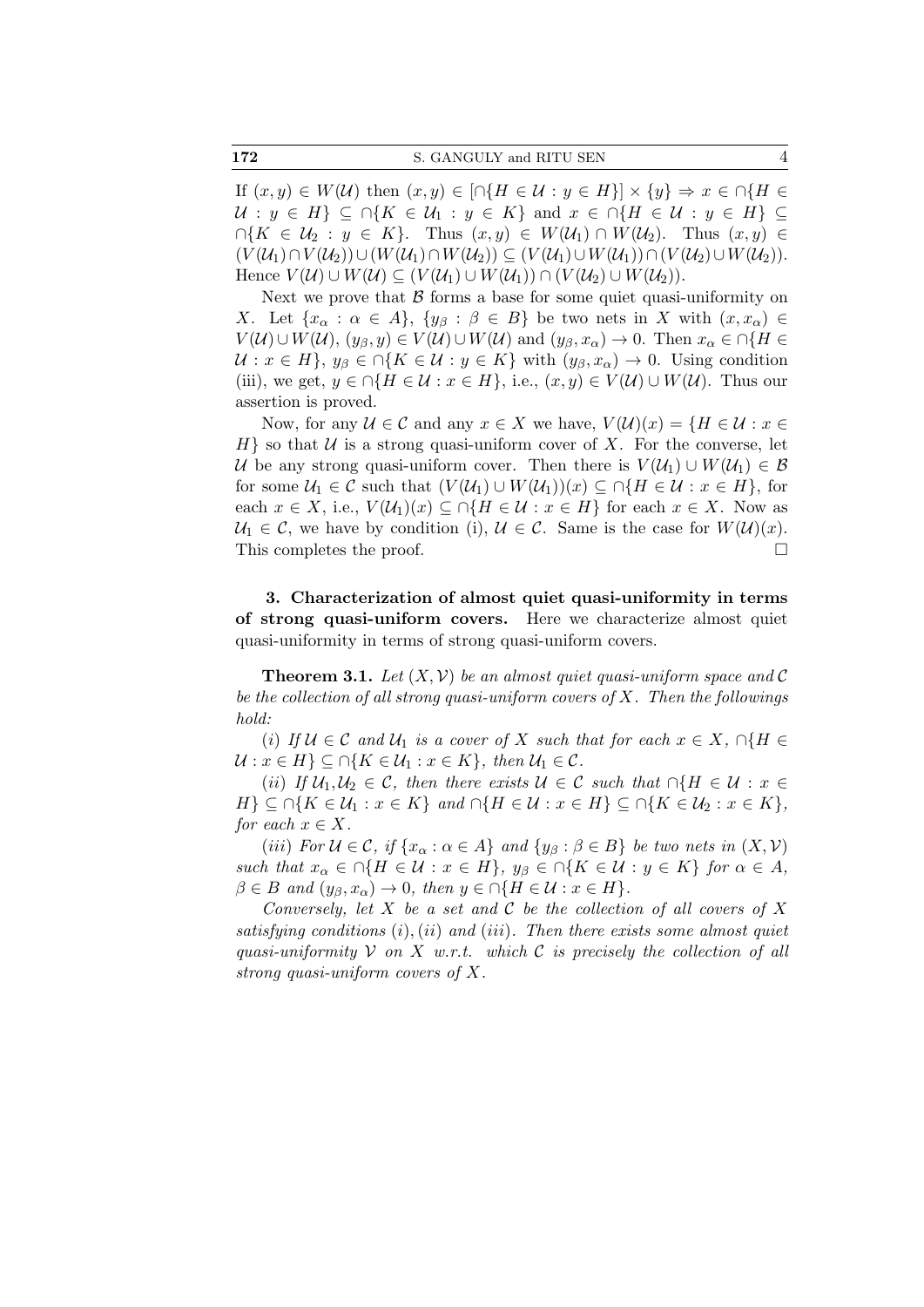Proof. The proof of the necessity part can be done similarly as for Theorem 2.1.

For the sufficient part, we define for each  $\mathcal{U} \in \mathcal{C}$ ,  $V(\mathcal{U}) = \bigcup \{ \{x\} \times$  $[\bigcap\{H \in \mathcal{U} : x \in H\}]\big): x \neq x_\alpha, y_\beta \text{ for } \alpha \in A, \beta \in B\}$  and  $W(\mathcal{U}) = \bigcup \{([\bigcap\{K \in A\}]) : x \neq x_\alpha, y_\beta \text{ for } \alpha \in A, \beta \in B\}$  $\mathcal{U}: x \in K \} \times \{y\} : y \neq x_\alpha, y_\beta \text{ for } \alpha \in A, \beta \in B \}.$ 

Define  $\mathcal{B} = \{V(\mathcal{U}) \cup W(\mathcal{U}) : \mathcal{U} \in \mathcal{C}\}\$ . Then as in Theorem 2.1, it can be proved that  $\beta$  is a base for some quasi-uniformity  $\mathcal V$  on X. We only prove that V is an almost quiet quasi-uniformity on X. For this, let  $\{x_\alpha : \alpha \in A\}$ ,  $\{y_\beta : \beta \in B\}$  be two nets in X with  $(x, x_\alpha) \in V(U) \cup W(U), (y_\beta, y) \in$  $V(\mathcal{U}) \cup W(\mathcal{U})$  and  $(y_{\beta}, x_{\alpha}) \to 0$ . Then  $(x, x_{\alpha}) \in \{x\} \times [\cap \{H \in \mathcal{U} : x \in H\}]$ and  $(y_{\beta}, y) \in \bigcap \{K \in \mathcal{U} : y \in K\}\big] \times \{y\}, \text{ i.e., } x_{\alpha} \in \bigcap \{H \in \mathcal{U} : x \in H\},\$  $y_{\beta} \in \bigcap \{K \in \mathcal{U} : y \in K\}$  with  $(y_{\beta}, x_{\alpha}) \to 0$ . Using condition (iii) we get,  $y \in$  $\bigcap \{H \in \mathcal{U} : x \in H\}, \text{ i.e., } (x, y) \in V(\mathcal{U}) \cup W(\mathcal{U}) \Rightarrow y \in (V(\mathcal{U}) \cup W(\mathcal{U}))(x) = 0\}$  $V(\mathcal{U})(x) \cup W(\mathcal{U})(x) \subseteq \overline{V(\mathcal{U})(x) \cup W(\mathcal{U})(x)}$ . Thus our assertion is proved.

4. Applications. In this section we use the concept of strong quasiuniform covers to characterize some topological concepts.

**Definition 4.1** ([2]). A collection C of subsets of a topological space is interior preserving if  $C' \in \mathcal{C}$ , then int  $\cap \{C : C \in \mathcal{C}'\} = \cap \{int C : C \in \mathcal{C}'\}.$ 

**Remark 4.2** ([2]). If C is a collection of subsets of a set X and  $x \in X$ , then  $\mathcal{C}_x = \{C \in \mathcal{C} : x \in C\}$ , so that  $\cap \mathcal{C}_x = \cap \{C \in \mathcal{C} : x \in C\}$ . In terms of this notation, a collection  $\mathcal C$  of open subsets of a topological space is interior preserving iff for each  $x \in X$ ,  $\cap \mathcal{C}_x \in \tau$ .

Definition 4.3 ([2]). A topological space is orthocompact provided that every open cover has an interior preserving open refinement.

**Definition 4.4.** A covering  $\{A_{\alpha} : \alpha \in \Lambda\}$  of a topological space  $(X, \tau)$ is called point-finite if for each  $x \in X$ , there exists at most finitely many indices  $\alpha \in \Lambda$  such that  $x \in A_{\alpha}$ .

**Definition 4.5** ([2]). A topological space  $(X, \tau)$  is metacompact if each open covering has a point-finite open refinement.

**Definition 4.6** ([2]). Let A be a nonempty family of covers of a set X and for each  $C \in \mathcal{A}$ , let  $U_C = \{(x, y) : x \in X \text{ and } y \in \cap \{C \in \mathcal{C} : x \in C\}\}.$ It can be then checked that each such  $U_c$  is reflexive and transitive relation and that the family  $\{U_{\mathcal{C}} : \mathcal{C} \in \mathcal{A}\}\$ is a subbase for a quasi-uniformity on X, to be denoted by  $\mathcal{U}_\mathcal{A}$ .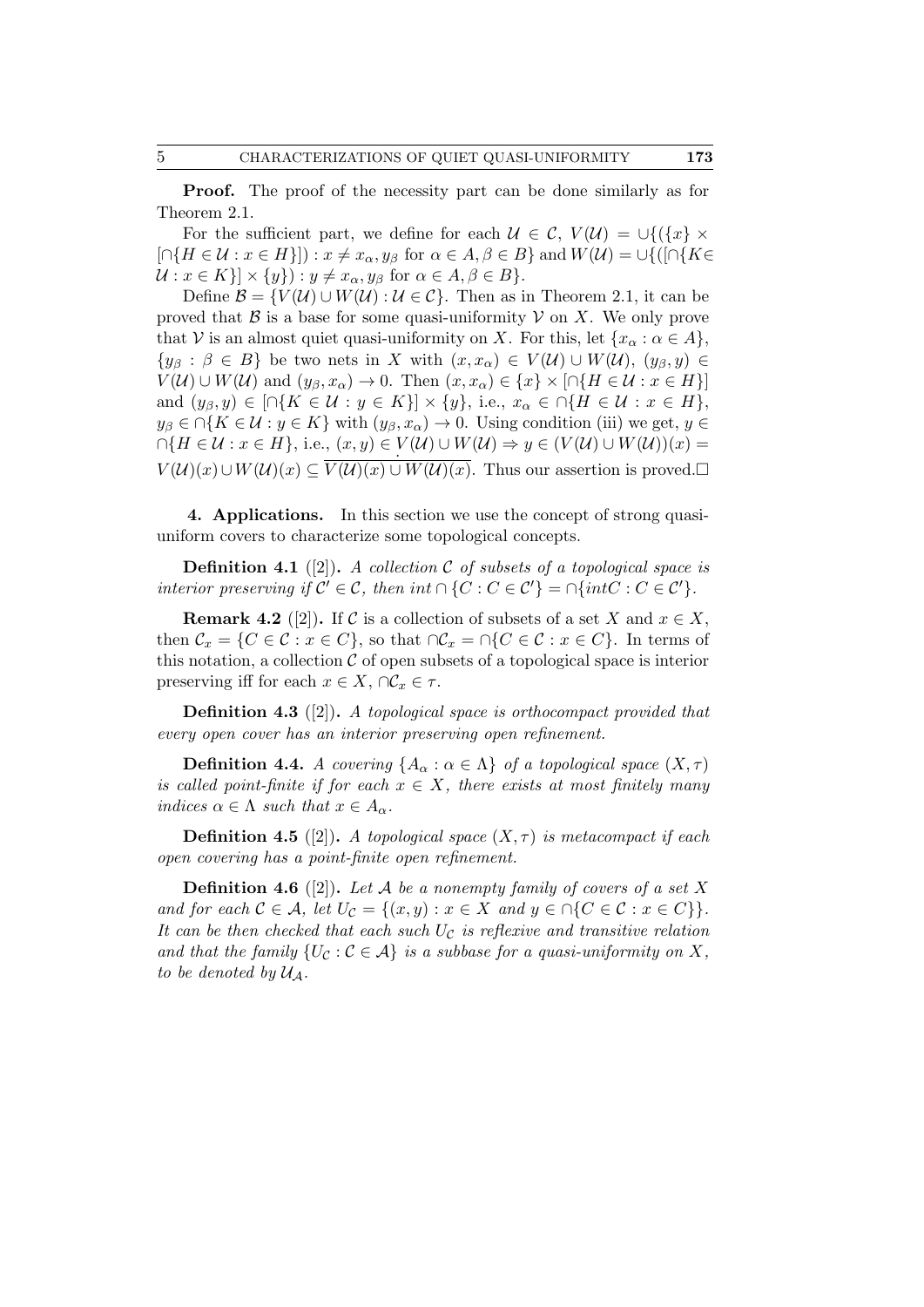174 S. GANGULY and RITU SEN 6

**Theorem 4.7.** A topological space  $(X, \tau)$  is orthocompact iff for every open cover  $C$  of  $(X, \tau)$ , there exists a strong quasi-uniform cover  $C^*$ of  $(X, \mathcal{U}_\mathcal{A})$  such that  $\mathcal{C}^*$  refines  $\mathcal{C}$ , where  $\mathcal{A}$  is the collection of all interior preserving open covers of X.

**Proof.** First let  $(X, \tau)$  be orthocompact and let C be an open cover of  $(X, \tau)$ . Then there is an interior preserving open refinement  $\mathcal{C}^*$  of  $\mathcal{C}$ . Now  $\mathcal{C}^*$  being an interior preserving open cover of X,  $U_{\mathcal{C}^*} \in \mathcal{U}_{\mathcal{A}}$  where  $U_{\mathcal{C}^*} = \{(x, y) \in X \times X : x \in X \text{ and } y \in \cap \{C \in \mathcal{C}^* : x \in C\}\}.$  Thus for each  $x \in X, U_{\mathcal{C}^*}(x) = \bigcap \{C \in \mathcal{C}^* : x \in C\}.$  Hence  $\mathcal{C}^*$  is a strong quasi-uniform cover of  $(X, \mathcal{U}_\mathcal{A})$ .

Conversely, let C be an open cover of  $(X, \tau)$ . By the given condition, there is a strong quasi-uniform cover  $\mathcal{C}^*$  of  $(X, \mathcal{U}_\mathcal{A})$  such that  $\mathcal{C}^*$  refines  $\mathcal{C}$ . Since  $\mathcal{C}^*$  is a strong quasi-uniform cover of  $(X, \mathcal{U}_\mathcal{A})$ , there exists finitely many  $U_{\mathcal{C}_1}, U_{\mathcal{C}_2},..., U_{\mathcal{C}_n} \in \mathcal{U}_{\mathcal{A}}$  such that  $U(x) \subseteq \bigcap \{C \in \mathcal{C}^* : x \in C\}$ , for each  $x \in X$ , where  $U = U_{\mathcal{C}_1} \cap U_{\mathcal{C}_2} \cap ... \cap U_{\mathcal{C}_n}$ , i.e.,  $\bigcap_{i=1}^n [\cap \{C \in \mathcal{C}_i : x \in C\}] \subseteq$  $\cap\{C\in\mathcal{C}^*:x\in C\}\dots$  (i), i.e.,  $\cap\{C\in\mathcal{C}_1\cup\mathcal{C}_2\cup\ldots\cup\mathcal{C}_n:x\in C\}\subseteq\cap\{C\in\mathcal{C}_1\}$  $\mathcal{C}^*$  :  $x \in C$ .

Let  $\mathcal{C}' = \{ \cap \{C \in \mathcal{C}_1 \cup \mathcal{C}_2 \cup ... \mathcal{C}_n : x \in C\} : x \in X \}$ . As  $\mathcal{C}_1, \mathcal{C}_2, ..., \mathcal{C}_n \in \mathcal{A}$ ,  $U_{\mathcal{C}_i}(x) \in \tau$  for  $i = 1, 2, ..., n$  and for all  $x \in X$ . Hence  $\bigcap_{i=1}^n U_{\mathcal{C}_i}(x) \in \tau$ , for all  $x \in X$ . Thus each set of C' is open. Also  $C_1, C_2, ..., C_n$  being interior preserving,  $\mathcal{C}'$  is also so. Again by (i)  $\mathcal{C}'$  refines  $\mathcal{C}^*$  and  $\mathcal{C}^*$  also refines  $\mathcal{C}$ . Hence  $\mathcal{C}'$  refines  $\mathcal{C}$ . Thus there is an interior preserving open refinement  $\mathcal{C}'$ of C of  $(X, \tau)$ . Hence  $(X, \tau)$  is orthocompact.

**Theorem 4.8.** A topological space  $(X, \tau)$  is metacompact iff for every open cover  $C$  of  $(X, \tau)$ , there exists a strong quasi-uniform cover  $C^*$  of  $(X, \mathcal{U}_{\mathcal{A}})$  such that  $\mathcal{C}^*$  refines  $\mathcal{C}$ , where  $\mathcal{A}$  is the collection of all point-finite open covers of X.

**Proof.** Let  $(X, \tau)$  be metacompact and let C be an open cover of  $(X, \tau)$ . Then there exists a point-finite open refinement  $\mathcal{C}^*$  of  $\mathcal{C}$ . Now  $\mathcal{C}^*$  being a point-finite open cover of X,  $U_{\mathcal{C}^*} \in \mathcal{U}_{\mathcal{A}}$  where  $U_{\mathcal{C}^*} = \{(x, y) \in X \times X : x \in$ X and  $y \in \bigcap \{C \in \mathcal{C}^* : x \in C\}\}\.$  Then for each  $x \in X$ ,  $U_{\mathcal{C}^*}(x) = \bigcap \{C \in \mathcal{C}^* : x \in C\}\}\.$  $\mathcal{C}^* : x \in C$ . Hence  $\mathcal{C}^*$  is a strong quasi-uniform cover of  $(X, \mathcal{U}_\mathcal{A})$ .

Conversely, let C be an open cover of  $(X, \tau)$ . By the given condition, there is a strong quasi-uniform cover  $\mathcal{C}^*$  of  $(X, \mathcal{U}_\mathcal{A})$  such that  $\mathcal{C}^*$  refines  $\mathcal{C}$ . Since  $\mathcal{C}^*$  is a strong quasi-uniform cover of  $(X, \mathcal{U}_{\mathcal{A}})$ , there exists finitely many  $U_{\mathcal{C}_1}, U_{\mathcal{C}_2},..., U_{\mathcal{C}_n} \in \mathcal{U}_{\mathcal{A}}$  such that  $U(x) \subseteq \bigcap \{C \in \mathcal{C}^* : x \in C\}$ , for each